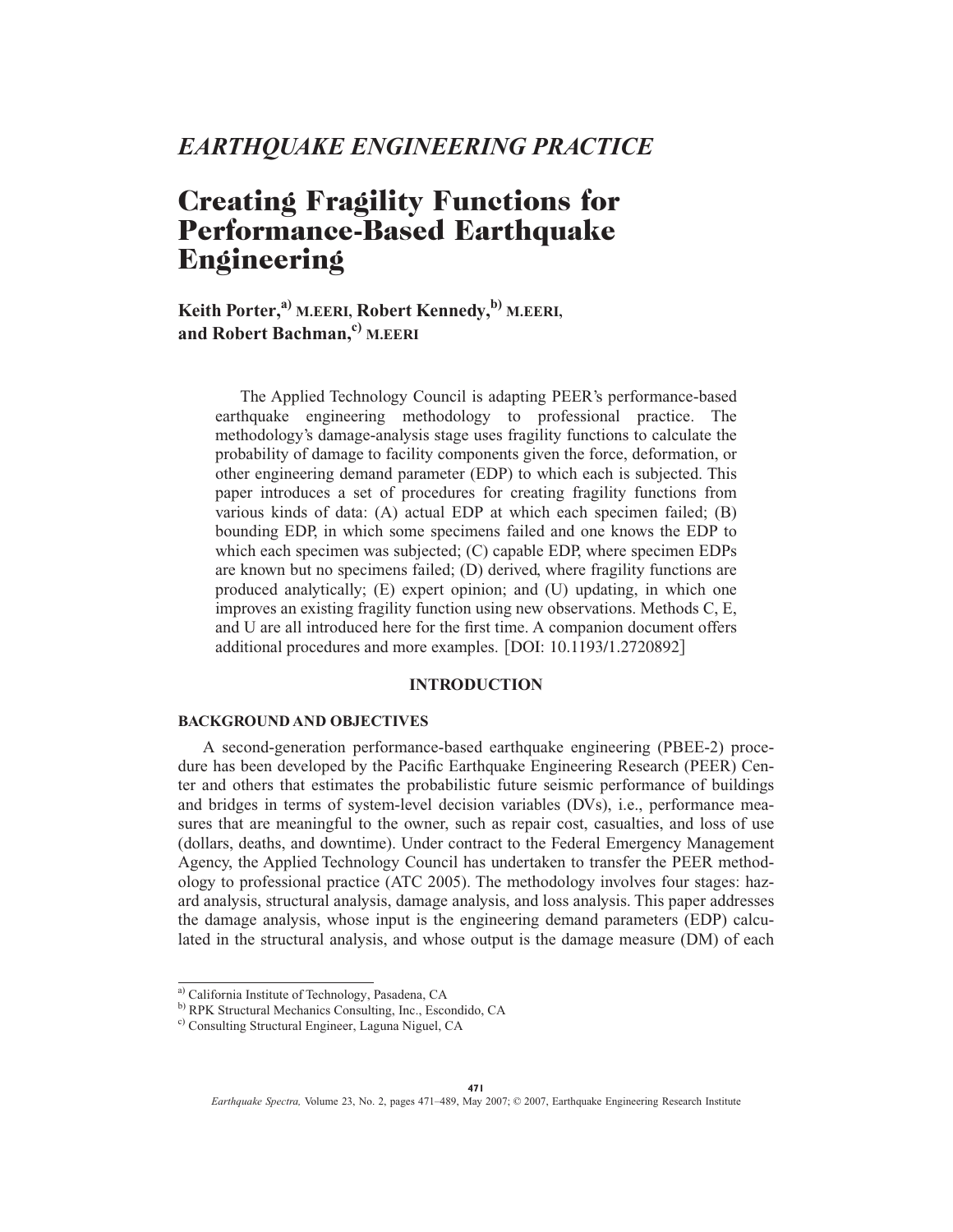| Method name           | Data used                                                   |
|-----------------------|-------------------------------------------------------------|
| A. Actual failure EDP | All specimens failed at observed values of EDP              |
| B. Bounding EDP       | Some specimens failed; maximum EDP for each is known        |
| C. Capable EDP        | No specimens failed; maximum EDP for each is known          |
| D. Derived fragility  | Fragility functions produced analytically                   |
| E. Expert opinion     | Expert judgment is used                                     |
| U. Updating           | Enhance existing fragility functions with new method-B data |

**Table 1.** Analysis methods and data employed

damageable structural and nonstructural component in the facility. The analysis uses fragility functions, which in this context give the probability of exceeding a damage state (a value of DM) as a function of EDP. One such fragility function is required for each component type and damage state. Many building-component fragility functions have been created in the past, but no comprehensive set of procedures exists on how to create them. This paper summarizes such a standard developed for ATC-58. See Porter et al. (2006) for more detail, examples, commentary, and alternative approaches.

Damage data come in many forms, but generally comprise knowledge of specimen damage and the EDP imposed. Table 1 lists methods for six situations. Each addresses different data and thus they are not interchangeable. For example, Method A is not applicable when one knows the maximum EDP to which each specimen was subjected, but not the value of EDP at which specimens actually failed. One cannot use Method C if some specimens failed.

The methods proposed here are no substitute for understanding the processes that lead to damage, but are intended to help practitioners and scholars create fragility functions from damage data. No calculus is required, and the only possibly unfamiliar expression is the Gaussian distribution, typically available in spreadsheet software.

#### **DOCUMENTATION REQUIREMENTS**

Four requirements are proposed for documenting fragility functions:

- 1. *Description of specimens*. What is the component type or taxonomic group the fragility function addresses? (See Porter 2005 for an ATC-58 component taxonomy.) Where and how many specimens were tested or observed, how are they counted, and what were their materials, material properties, configuration, and building code (if applicable)? Provide a bibliographic reference of any data source.
- 2. *Excitation and EDP*. Detail the loading protocol or characteristics of earthquake motion. Identify the EDP(s) examined that might be most closely related to failure probability and define how EDP is calculated or inferred from the loading protocol or observed excitation. Indicate whether EDP is the value at which damage occurred (Method A data) or the maximum to which each specimen was subjected (Methods B, C, and U).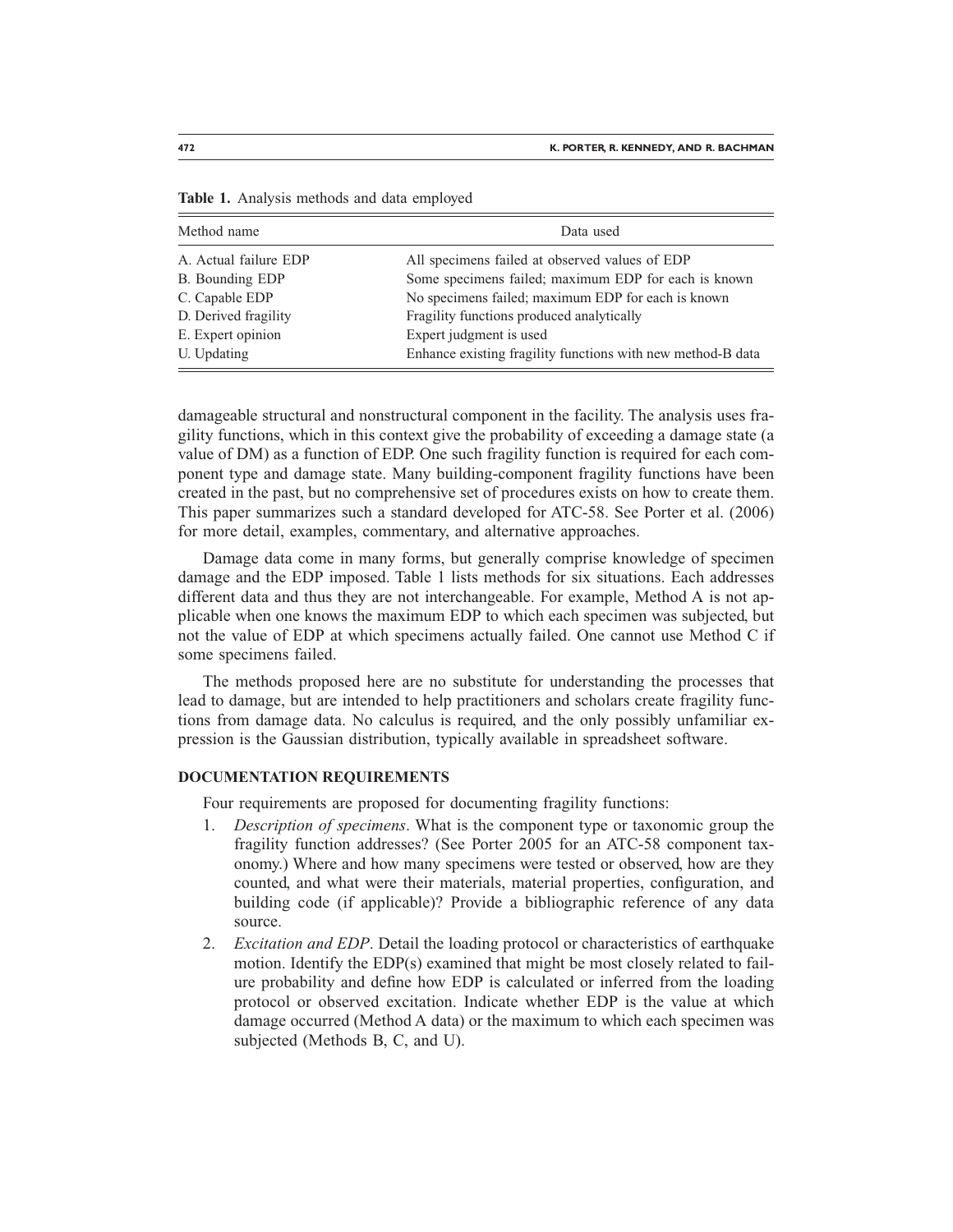- 3. *Damage evidence and DM.* What kinds of physical damage or forcedeformation were observed? Define damage measures (DMs) quantitatively in terms of repairs required. Damage is assumed to have a repair cost, but note threats to life-safety or potential for loss of use. Explain how DM is inferred from damage or force-deformation evidence.
- 4. *Observation summary, analysis method, and results.* Present a tabular or graphical listing of specimens, EDP, and DM. Which method was used to derive the fragility function (Table 1)? Present resulting fragility function parameters  $x_m$ and  $\beta$  and results of tests to establish fragility function quality (discussed below). Provide sample calculations.

## **DAMAGE STATE PROBABILITY**

 $F_{dm}(edp)$  denotes the fragility function for damage state  $dm$ , defined as the probability that the component reaches or exceeds damage state *dm*, given a particular EDP value (Equation 1), and idealized by a lognormal distribution (Equation 2):

$$
F_{dm}(edp) \equiv P[DM \ge dm | EDP = edp]
$$
\n(1)

$$
F_{dm}(edp) = \Phi\left(\frac{\ln(edp/x_m)}{\beta}\right) \tag{2}
$$

where  $\Phi$  denotes the standard normal (Gaussian) cumulative distribution function (e.g., normsdist in Microsoft Excel),  $x_m$  denotes the median value of the distribution, and  $\beta$ denotes the logarithmic standard deviation.

We use the lognormal because it fits a variety of structural component failure data well (e.g., Beck et al. 2002, Aslani 2005, Pagni and Lowes 2006), as well as nonstructural failure data (Reed et al. 1991 [Appendix J], Porter and Kiremidjian 2001, Badillo-Almaraz et al. 2006), and building collapse by IDA (e.g., Cornell et al. 2005). It has strong precedent in seismic risk analysis (e.g., Kennedy and Short 1994, Kircher et al. 1997). Finally, there is a strong theoretical reason to use the lognormal: it has zero probability density at and below zero EDP, is fully defined by measures of the first and second moments—ln( $x_m$ ) and  $\beta$ —and imposes the minimum information given these constraints, in the information-theory sense (Goodman 1985).

Both  $x_m$  and  $\beta$  are established for each component type and damage state using methods presented later. The probability that the component is *in* damage state *dm*, given EDP=*edp*, is given by

$$
P[DM = dm | EDP = edp] = 1 - F_1(edp) \quad dm = 0
$$

$$
= F_{dm}(edp) - F_{dm+1}(edp) \quad 1 \le dm < N
$$

$$
= F_{dm}(edp) \quad dm = N \tag{3}
$$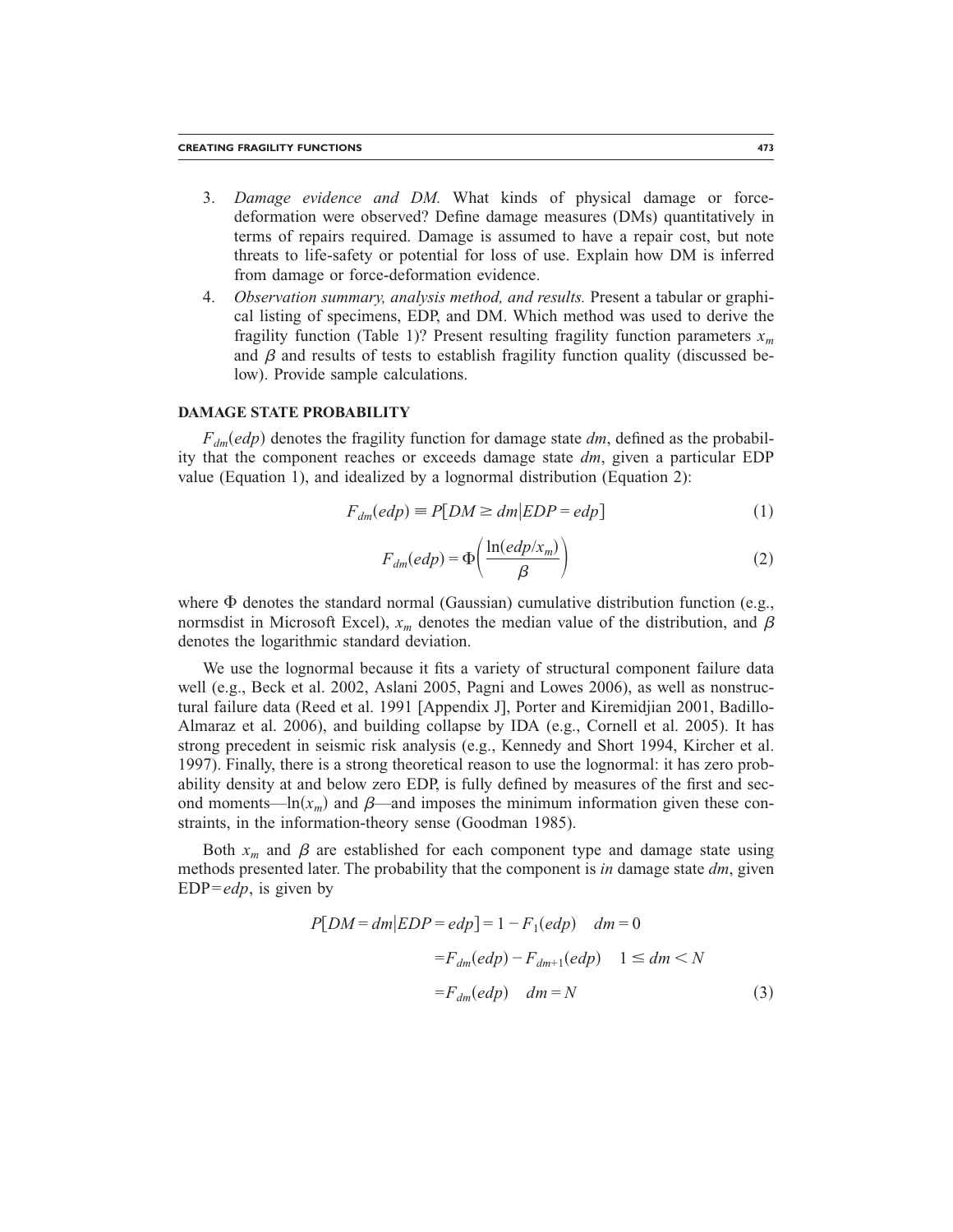where *N* denotes the number of possible damage states for the component, in addition to the undamaged state, and  $dm=0$  denotes the undamaged state. Where  $N \ge 2$  and  $\beta_i \neq \beta_i$  for two damage states  $i \neq j$ , Equation 3 can produce a meaningless negative probability at some levels of EDP. This situation is addressed later.

#### **CREATING FRAGILITY FUNCTIONS**

This section provides mathematical procedures for developing fragility functions.

#### **METHOD A, ACTUAL EDP: ALL SPECIMENS FAILED AT OBSERVED EDP**

These are the most informative data for creating fragility functions. They are most common where DM can be associated with a point on the observed force-deformation behavior of a component, such as a yield point. Alternatively, specimens are subjected to increasing levels of EDP. The test is interrupted after each level of EDP is imposed, and the specimen examined for damage. Let

 $M$ =number of specimens tested to failure *i*=index of specimens,  $i \in \{1, 2, \ldots M\}$ *ri* EDP at which damage was observed to occur in specimen *i*.

From the basic definitions of  $x_m$  and  $\beta$  (e.g., Ang and Tang 1975),

$$
x_m = \exp\left(\frac{1}{M} \sum_{i=1}^{M} \ln r_i\right) \quad \beta = \sqrt{\frac{1}{M - 1} \sum_{i=1}^{M} (\ln(r_i / x_m))^2}
$$
(4)

One tests the resulting fragility function using the Lilliefors goodness-of-fit test (presented below). If it passes at the 5% significance level, the fragility function is acceptable.

*Example 1.* Aslani (2005) provides a table of peak transient drift ratios at which 43 specimens of pre-1976 reinforced concrete slab-column connections experienced cracking of no more than 0.3 mm width, repaired by applying a surface coating. The data are repeated in Table 2 with original specimen numbers. Calculate the fragility function and test goodness of fit.

*Solution*. The data are sorted in order of increasing *r*, an index *i* is added, the statistics  $ln(r_i)$  and  $ln(r_i/x_m)^2$  calculated and summed. Using Equation 4,  $x_m = 0.38$ , and  $\beta$ =0.39. The lognormal distribution with these parameters passes the Lilliefors goodness-of-fit test at the 5% significance level. The math is omitted here, but the test is illustrated in Figure 1.

#### **METHOD B, BOUNDING EDP: SOME SPECIMENS FAILED, PEAK EDP KNOWN**

Here, the data include the maximum EDP to which each of *M* specimens was subjected, and knowledge of whether the specimen exceeded the damage state of interest.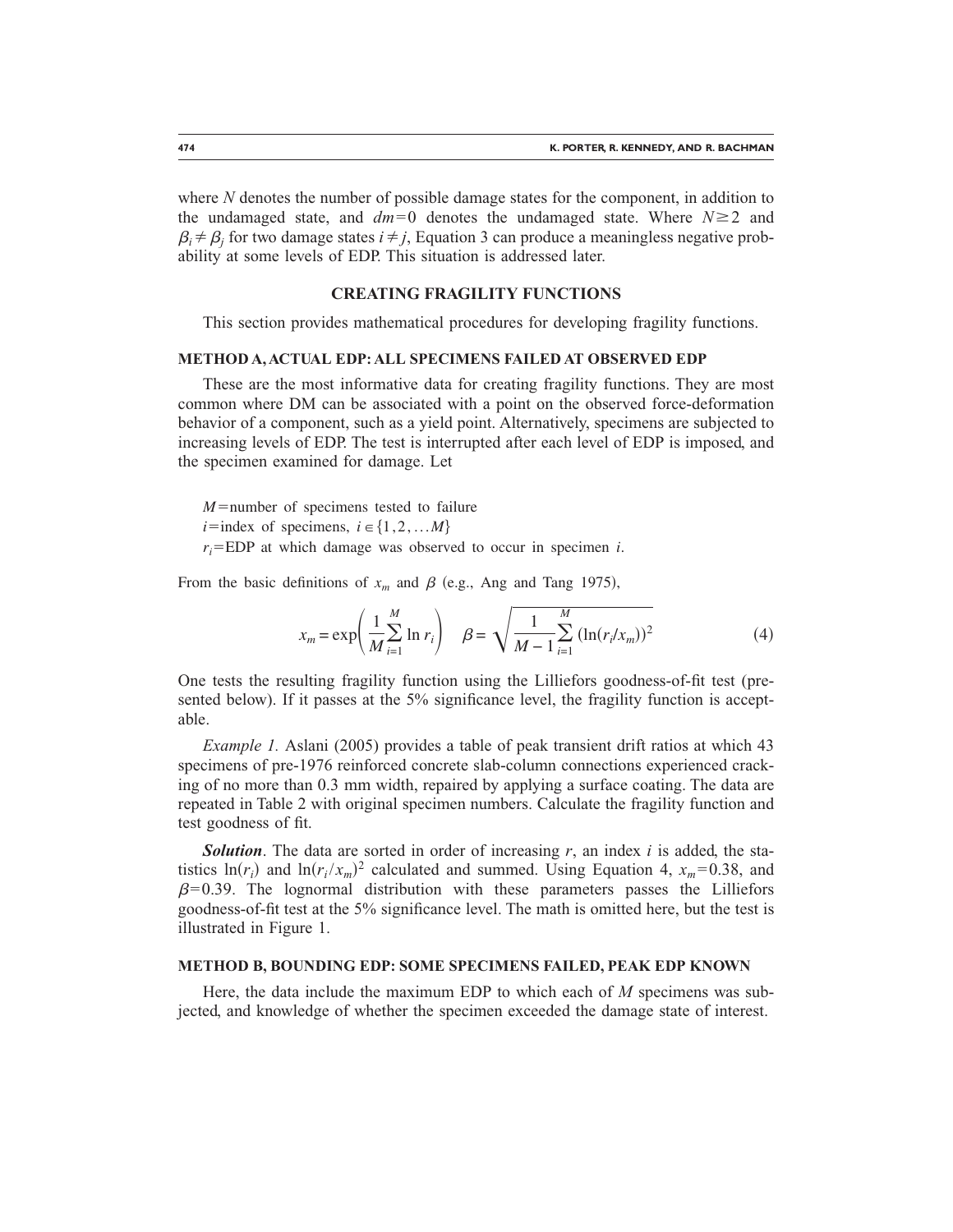| $\boldsymbol{S}$ | r    | S  | r    | S  | r    | S  | r    | S  | r    | S                   | r       |
|------------------|------|----|------|----|------|----|------|----|------|---------------------|---------|
| 3                | 0.43 | 11 | 0.28 | 22 | 0.40 | 60 | 0.54 | 72 | 0.19 | 80                  | 0.43    |
| $\overline{4}$   | 0.30 | 12 | 0.35 | 23 | 0.36 | 61 | 0.40 | 73 | 0.28 | 81                  | 0.50    |
| 5                | 0.28 | 16 | 0.31 | 24 | 0.28 | 62 | 0.80 | 74 | 0.28 | 82                  | 0.70    |
| 6                | 0.65 | 17 | 0.31 | 25 | 0.20 | 66 | 0.50 | 75 | 0.40 | $\sum$ ln r         | $-41.6$ |
| 7                | 0.22 | 18 | 0.28 | 26 | 0.50 | 67 | 0.50 | 76 | 0.74 | $x_m$               | 0.38    |
| 8                | 0.32 | 19 | 0.22 | 27 | 0.25 | 68 | 0.50 | 77 | 0.54 | $\sum \ln(r/x_m)^2$ | 6.40    |
| 9                | 0.43 | 20 | 0.22 | 28 | 0.50 | 69 | 0.50 | 78 | 0.43 | β                   | 0.39    |
| 10               | 0.42 | 21 | 0.31 | 59 | 0.64 | 71 | 0.19 | 79 | 0.71 |                     |         |
|                  |      |    |      |    |      |    |      |    |      |                     |         |

**Table 2.** Example 1 slab-column connection damage data;  $s =$  specimen,  $r =$  peak transient drift ratio, %

(Specimens without PTD data are omitted)

Some specimens must be damaged. The method works best where  $M \geq 25$ . Data must not be biased by damage state, i.e., specimens must not be selected because they experienced damage. The data are grouped into bins by ranges of EDP, where each bin has approximately the same number of specimens in it. For each bin, one calculates the fraction of specimens that failed and the bin-average EDP. These serve as independent data points of failure probability and EDP. The following approach converts Equation 2 to a linear regression problem by taking the inverse Gaussian cumulative distribution function of each side and fitting a line  $\hat{y} = sx + c$  to the data (e.g., see "probability paper" in Ang and Tang 1975). Let (*cont.*)



**Figure 1.** Example 1 fragility function (smooth curve) and sample cumulative distribution (stepped curve).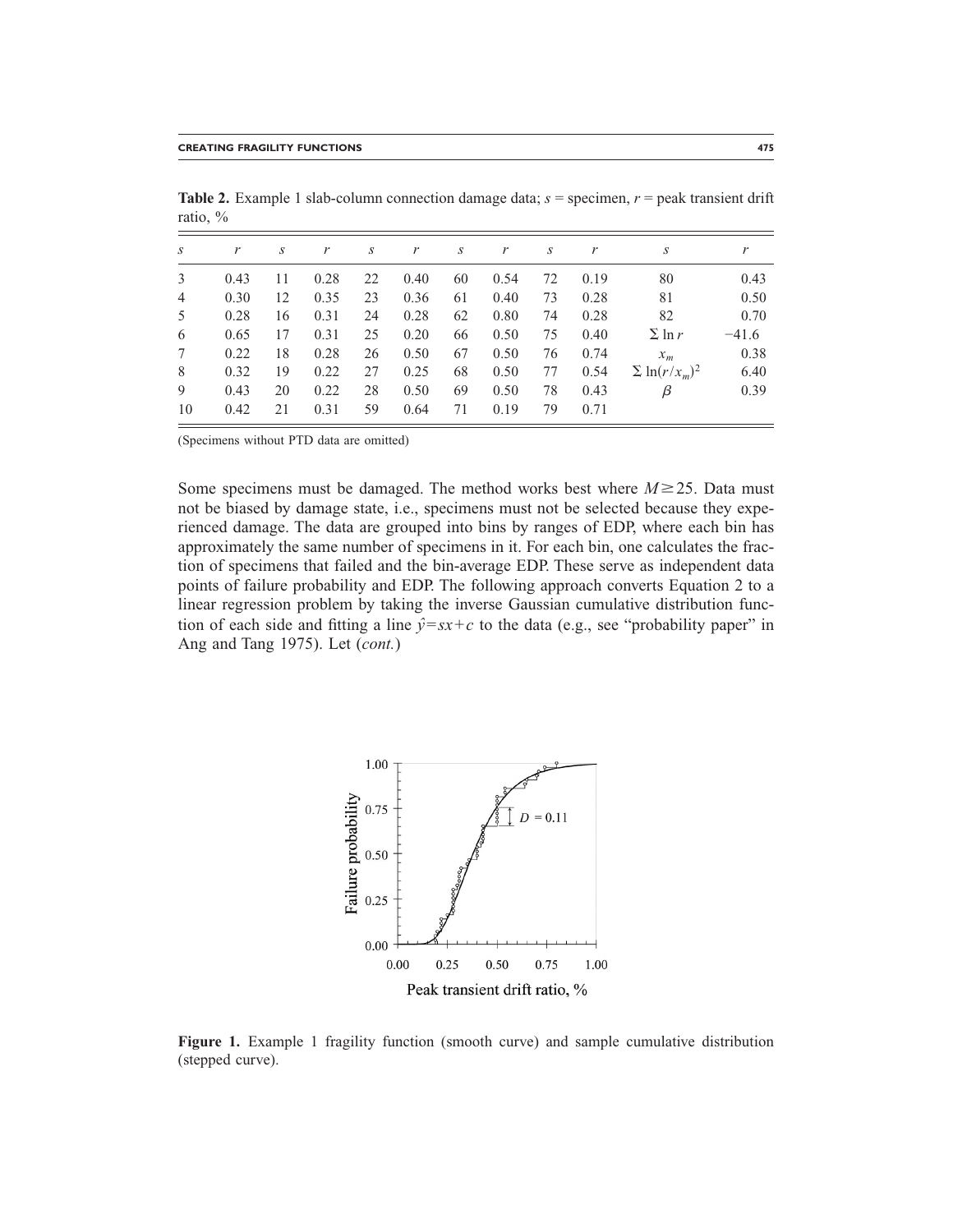- *M* = number of specimens observed
- *i* = index of specimens,  $i \in \{1,2,...M\}$
- $r_i$  = maximum EDP to which specimen *i* was subjected
- $f_i$  = failure indicator for specimen *i*, 1 if the specimen failed, 0 otherwise
- $N$  = number of EDP bins

$$
N = \lfloor \sqrt{M} \rfloor \tag{5}
$$

where  $\Box$  means the largest integer less than or equal to the term inside

*j* = index of data bins,  $j \in \{1,2,...N\}$  $a_j$  = lower EDP bound of bin *j* 

$$
a_j = r_{N(j-1)+1} \tag{6}
$$

 $M_i$  = number of specimens with  $a_i \leq r \leq a_{i+1}$ 

$$
M_{j} = \sum_{i=1}^{M} H(r_{i} - a_{j}) - H(r_{i} - a_{j+1}) \quad j < N
$$
  
= 
$$
\sum_{i=1}^{M} H(r_{i} - a_{j}) \qquad j = N
$$
 (7)

 $x_j$  = natural logarithm of the average *r* within bin *j* 

$$
x_{j} = \ln\left(\frac{1}{M} \sum_{i=1}^{M} r_{i}(H(r_{i} - a_{j}) - H(r_{i} - a_{j+1}))\right) \quad j < N
$$
  
=  $\ln\left(\frac{1}{M} \sum_{j=1}^{M} r_{j}H(r_{i} - a_{j})\right) \qquad j = N$  (8)

 $m_i$  = number of failed specimens in bin *j*, i.e.,

$$
m_j = \sum_{i=1}^{M} f_i (H(r_i - a_j) - H(r_i - a_{j+1})) \quad j < N
$$
  
= 
$$
\sum_{i=1}^{M} f_i H(r_i - a_j) \qquad j = N
$$
 (9)

 $y_j$  = inverse standard normal distribution of the failed fraction specimens in bin *j*,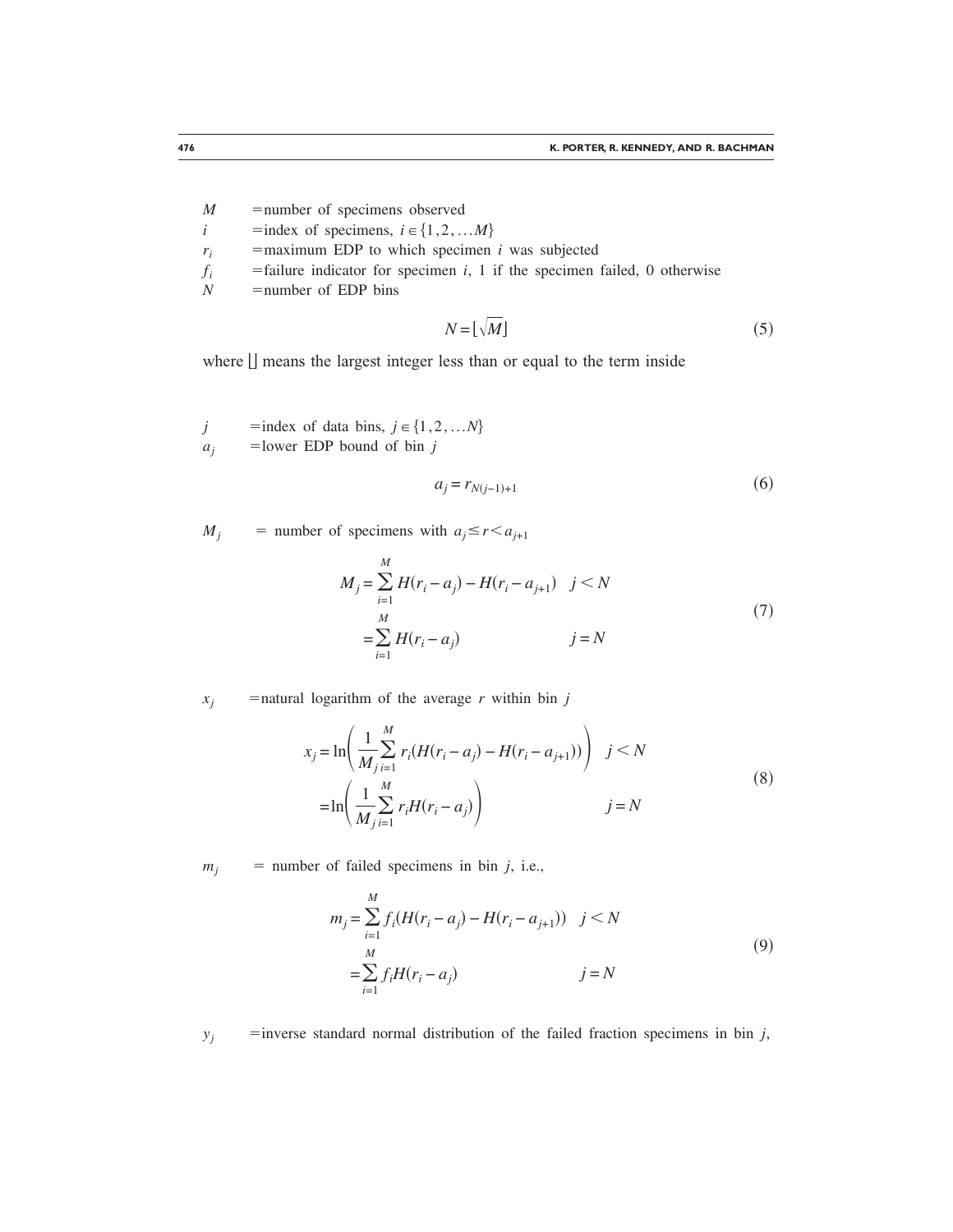

**Figure 2.** Example 2 damage data.

$$
y_j = \Phi^{-1}\left(\frac{m_j + 1}{M_j + 1}\right) \tag{10}
$$

where  $\Phi^{-1}$  denotes the inverse standard normal distribution (e.g., normsinv in MS Excel) and

$$
H(s) = 1 \text{ if } s > 0, \quad 1/2 \text{ if } s = 0, \quad 0 \text{ if } s < 0 \tag{11}
$$

The parameters  $x_m$  and  $\beta$  are determined by fitting a line  $\hat{y} = sx + c$  to the data:

$$
\beta = \frac{1}{s} = \left(\sum_{j=1}^{N} (x_j - \bar{x})^2\right) / \left(\sum_{j=1}^{N} (x_j - \bar{x})(y_j - \bar{y})\right)
$$
  

$$
x_m = \exp(-c\beta) = \exp(\bar{x} - \bar{y}\beta)
$$
 (12)

where

$$
\bar{x} = \frac{1}{N} \sum_{j=1}^{N} x_j \quad \bar{y} = \frac{1}{N} \sum_{j=1}^{N} y_j
$$
\n(13)

In Equation 10, 1 is added to numerator and denominator to deal with cases with zero failures in the bin. Porter et al. (2006) presents an alternative approach using a leastsquares fit to the binary failure data, i.e., to the pairs of EDP and a binary  $(0,1)$  failure indicator. The alternative approach avoids errors associated with bin-average EDPs.

*Example.* Consider the (imaginary) damage statistics in Figure 2, which depicts motor control centers (MCCs) observed after various earthquakes in 45 facilities. Each box represents one specimen. Crosshatched boxes represent MCCs that experienced noticeable earthquake effect such as shifting but that remained operable. Black boxes represent MCCs that were inoperable after the earthquake and required service or replacement (potentially causing downtime). Each stack represents one facility. Calculate the fragility function in terms of PGA, binning 0.15–0.24 g, 0.25–0.34 g, etc.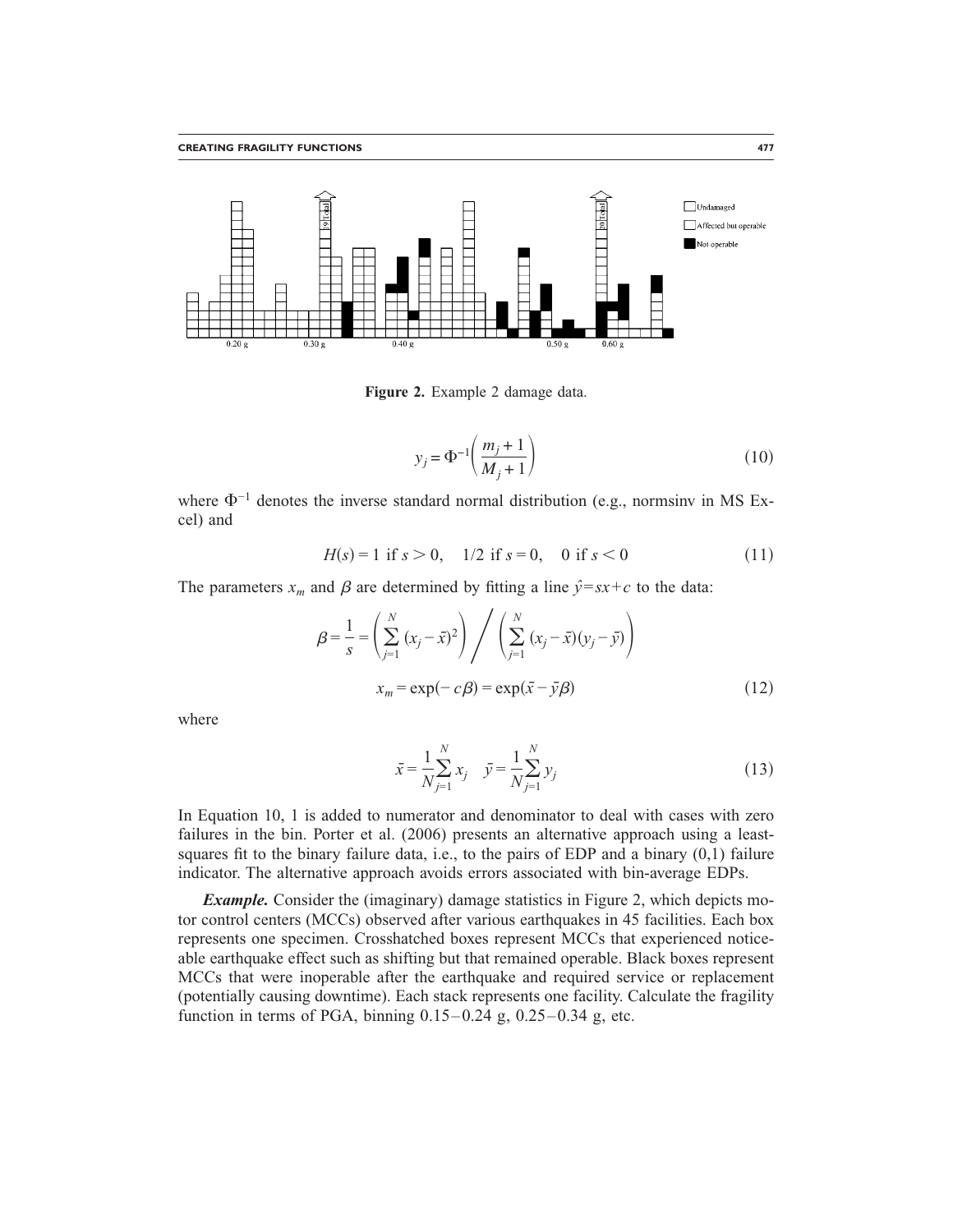| Ĵ              | $a_i(g)$ | $\bar{r}_i(\mathbf{g})$ | $\boldsymbol{M}_i$ | $m_i$          | $x_i$   | $y_i$   | $x_i - x$ | $y_i - y$ | $(x_i - \bar{x})^2$ | $(x_i-\bar{x})(y_i-\bar{y})$ |
|----------------|----------|-------------------------|--------------------|----------------|---------|---------|-----------|-----------|---------------------|------------------------------|
|                | 0.15     | 0.2                     | 52                 | $\theta$       | $-1.61$ | $-2.08$ | $-0.623$  | $-1.031$  | 0.388               | 0.642                        |
| 2              | 0.25     | 0.3                     | 48                 | $\overline{4}$ | $-1.20$ | $-1.27$ | $-0.217$  | $-0.223$  | 0.047               | 0.049                        |
| 3              | 0.35     | 0.4                     | 84                 | 8              | $-0.92$ | $-1.25$ | 0.070     | $-0.202$  | 0.005               | $-0.014$                     |
| $\overline{4}$ | 0.45     | 0.5                     | 35                 | 15             | $-0.69$ | $-0.14$ | 0.294     | 0.907     | 0.086               | 0.266                        |
| 5              | 0.55     | 0.6                     | 41                 | 12             | $-0.51$ | $-0.50$ | 0.476     | 0.549     | 0.226               | 0.261                        |
| $\Sigma =$     |          |                         | 260                |                | $-4.93$ | $-5.23$ |           |           | 0.753               | 1.204                        |
| $Avg=$         |          |                         |                    |                | $-0.99$ | $-1.05$ |           |           |                     |                              |

**Table 3.** Example 2 solution data

**Solution.** The number of bins, N, and the lower EDP bounds,  $a_j$ , are dictated by the available data:  $N=5$  bins with lower bounds of 0.15 g, 0.25 g, etc. The values of  $M_i$  and  $m<sub>i</sub>$  are found by counting all boxes and black boxes, respectively, in Figure 2, in each bin, and are shown in Table 3. The value of *M* is found by summing:  $M = \sum M_i = 260$ . Values *x<sub>i</sub>* and *y<sub>i</sub>* are calculated as  $x_j = \ln(\bar{r}_j)$ , and  $y_j = \Phi^{-1}((m_j + 1)/(M_j + 1))$ . Average values are calculated as shown:  $\bar{x}$ =−0.99,  $\bar{y}$ =−1.05, according to Equation 13. For each bin, the values of  $x_j - \bar{x}$  and  $y_j - \bar{y}$  are calculated as shown. Then,  $\beta$  and  $x_m$  are calculated as shown in Equation 12:

$$
\beta = \frac{0.753}{1.204} = 0.63 \quad x_m = \exp(-0.99 + 1.05 \cdot 0.63) = 0.72g
$$

The results can be checked by plotting  $y$  versus  $x$  and fitting a line, as shown in Figure 3:  $\beta$  is the inverse of the slope of the trendline,  $1/1.60=0.62$ , and  $x_m$  is the value of *r* at which the line has a *y*-value of 0, i.e.,  $x_m = \exp(-0.53/1.60) = 0.72$ .



**Figure 3.** Checking Example 2 results.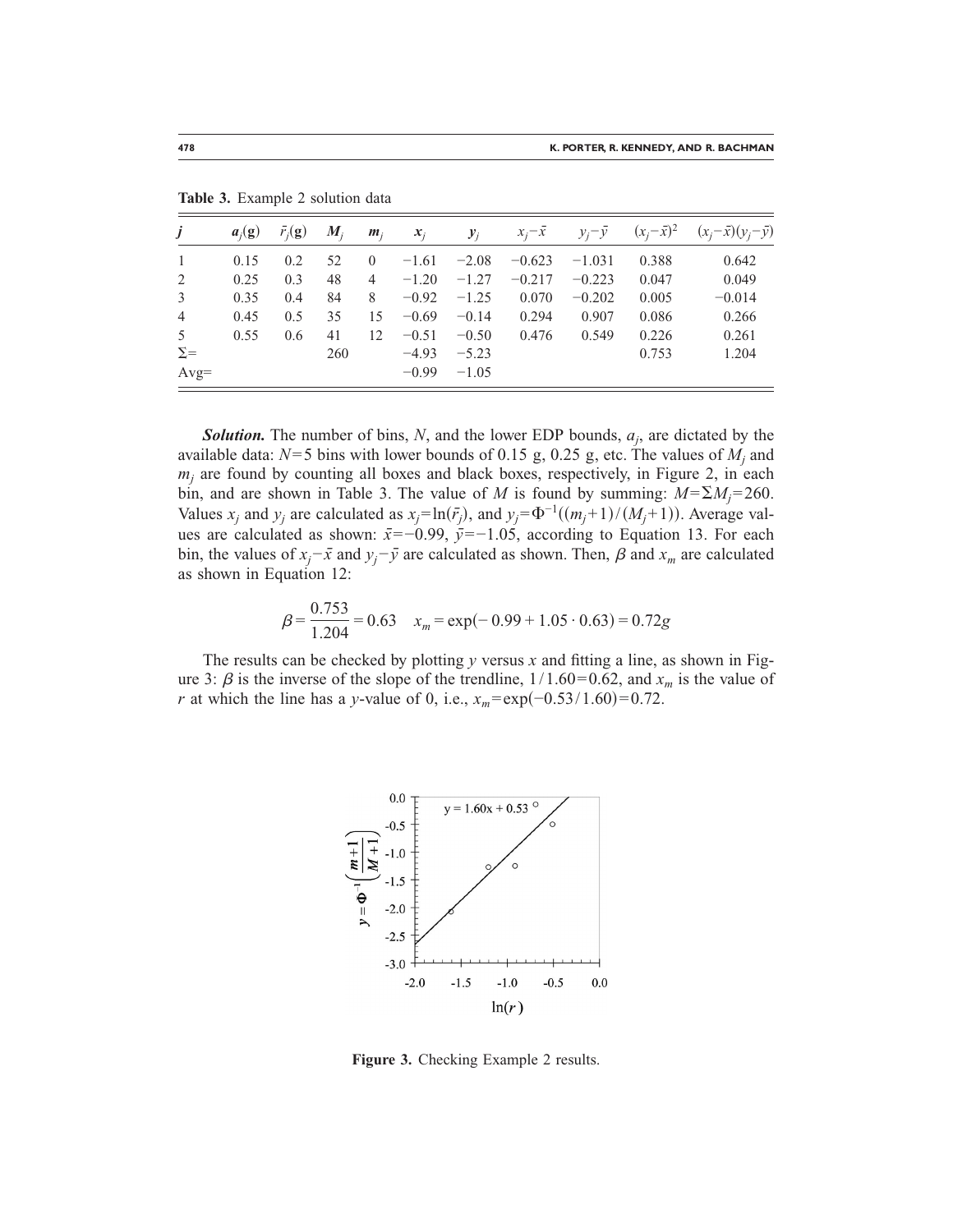#### **METHOD C, CAPABLE EDP: NO SPECIMENS FAILED, EDPS ARE KNOWN**

Method C is introduced here to deal with cases with no observations of  $DM \ge dm$ and *M* observations of no damage occurrences of  $DM \ge dm$ . It addresses the best case for this type of data, i.e., many specimens, none of which had apparent distress, and several of which were subjected to EDP near the maximum value. It also addresses the more general case, including situations where few specimens experienced EDP near the maximum, or where some specimens experienced distress short of the damage state of interest, or both.

The procedure creates a bin-average subjective failure probability *S* for a bin of specimens at the high end of the tested range of EDP, and assigns a response value to this bin of specimens. The bin includes all specimens with some distress, the lowest of which has  $EDP=r_d$ , and all specimens without distress that were subjected to EDP of at least  $r_d$  or 0.7 times the largest level of EDP to which any specimen was subjected. The specimens in this bin without apparent distress are assigned 0% subjective failure probability, 10% for specimens with distress not suggestive of imminent failure, and 50% for specimens with distress suggestive of imminent failure. It assigns to this bin the median EDP of all the specimens in the bin, denoted by  $r_m$ . Combining the point on the fragility function  $(r_m, S)$  with an assumed  $\beta = 0.4$  produces a fragility function consistent with the assigned subjective failure probabilities. The precise interpretation of "distress suggestive of imminent failure" is left to the analyst. To create a fragility function from Method-C data, let

 $r_i$ =EDP experienced by specimen *i* (*i*=1,2,...*M*)  $r_{max} = max_i \{r_i\}$  $r_d$ =minimum EDP experienced by any specimen with distress  $r_a$ =the smaller of  $r_d$  and 0.7 $r_{max}$  $M_A$ =number of specimens without apparent distress and with  $r_i \ge r_a$  $M_B$ =number of specimens at any  $r_i$  with distress not suggestive of imminent failure  $M_C$ =number of specimens at any  $r_i$  with distress suggestive of imminent failure  $r_m = r_{max}$  if  $M_B + M_C = 0$  $=0.5 \cdot (r_{max}+r_a)$  otherwise *S*=subjective failure probability at  $r_m$ 

$$
S = (0.5M_C + 0.1M_B)/(M_A + M_B + M_C)
$$
\n(14)

Use Table 4 to determine  $F_{dm}(r_m)$  and Equation 15 to determine  $\beta$  and  $x_m$ .

$$
\beta = 0.4
$$
  
\n
$$
z = \Phi^{-1}(F_{dm}(r_m))
$$
  
\n
$$
x_m = r_m \exp(-z\beta)
$$
\n(15)

*Example.* ANCO Engineers, Inc. (1983) performed shake-table tests on ceiling systems with various lateral restraints. Ten tests simulated conditions with the ceiling attached to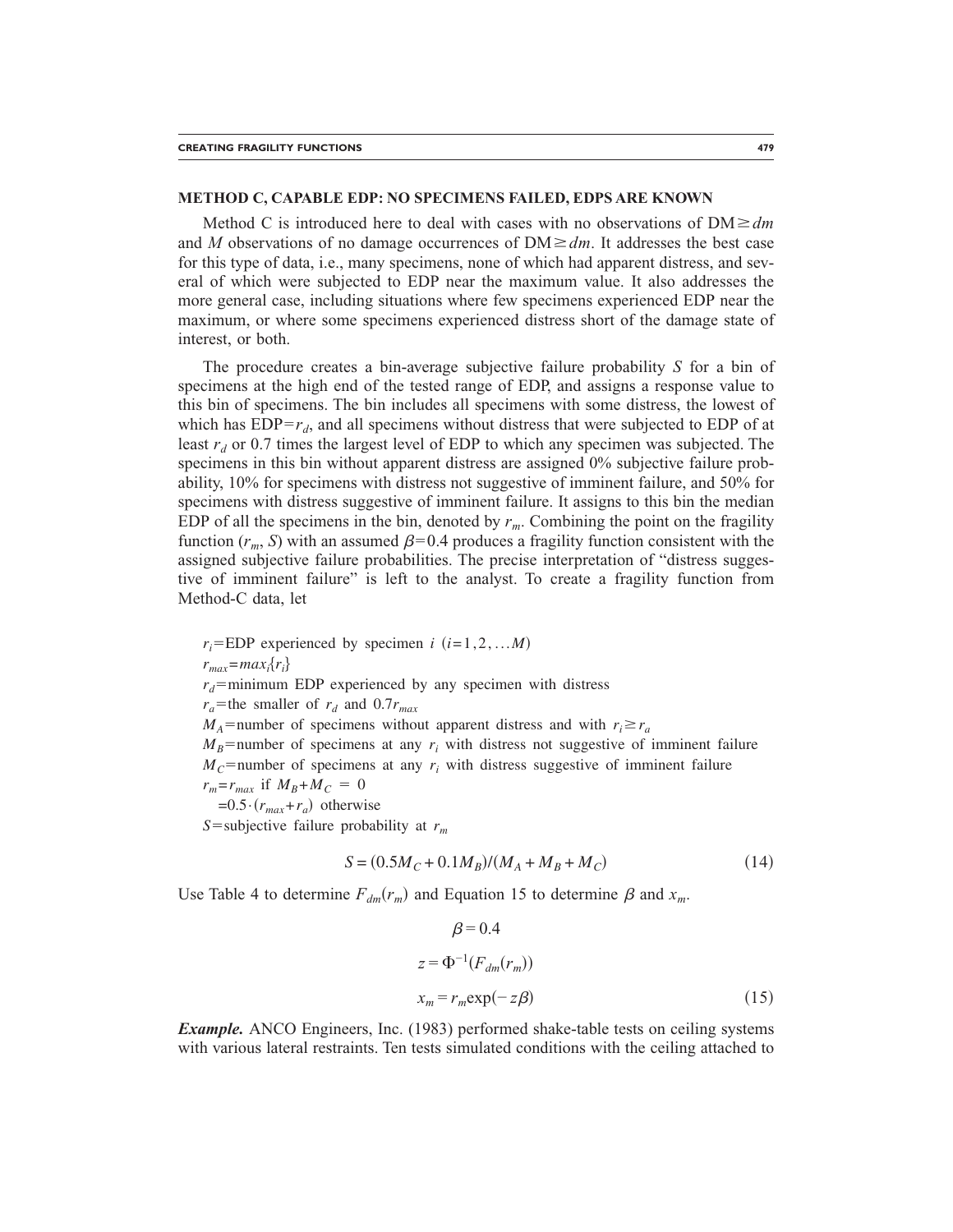| Conditions                   | $F_{dm}(r_m)$ | Ζ        | $\exp(-z\beta), \beta = 0.4$ |
|------------------------------|---------------|----------|------------------------------|
| $M_A \geq 3$ and $S=0$       | 0.01          | $-2.326$ | 2.54                         |
| $M_4$ < 3 and S $\leq$ 0.075 | 0.05          | $-1.645$ | 1.93                         |
| $0.075 < S \le 0.15$         | 0.10          | $-1.282$ | 1.67                         |
| $0.15 < S \leq 0.3$          | 0.20          | $-0.842$ | 1.40                         |
| S > 0.3                      | 0.40          | $-0.253$ | 1.11                         |

**Table 4.** Values of  $exp(-z\beta)$ 

a perimeter wall that provided a boundary. Peak diaphragm acceleration (PDA) from nine of these tests is recorded in Table 5. Failure required replacement of damaged grid and tiles. Calculate the fragility function.

*Solution.* (a) Here,  $r_i$ =PDA for specimen *i*,  $r_{max}$ =1.03 g,  $r_d$ =0.76 g, 0.7 $r_{max}$ =0.72 g,  $r_a$ =min(0.76 g, 0.72 g)=0.72 g,  $M_A=1$ ,  $M_B=0$ , and  $M_C=2$ . By Equation 14,  $S=(0.5\cdot2+0.1\cdot0)/(1+0+2)=0.33$ . Since  $M_B+M_C>0$ ,  $r_m=0.5\cdot(r_{max}+r_a)=0.88$  g. From Table 4,  $S > 0.3$ , so  $F_{dm}(r_m) = 0.4$ . From Equation 15,  $\beta = 0.4$  and  $x_m = 1.11r_m$ =0.97 g peak diaphragm acceleration.

#### **METHOD D, DERIVED FRAGILITY FUNCTIONS**

The capacity of some components can be calculated by modeling the component as a structural system, and determining the EDP (e.g., acceleration or shear deformation) that would cause the system to reach *dm*. Other components may be amenable to fault tree analysis; e.g., see Vesely et al. (1981). Let *r* denote the calculated capacity of the component to resist damage state *dm*, including consideration of any anchorage or bracing. Then

$$
x_m = 0.92r
$$
  

$$
\beta = 0.4
$$
 (16)

Equation 16 assumes that  $\beta$ =0.4 and calculates the median of a lognormal distribution from the mean value and  $\beta$ .

| ID | Test, run | PDA $(g)$ | Failure      | ID | Test, run | PDA $(g)$ | Failure          |
|----|-----------|-----------|--------------|----|-----------|-----------|------------------|
| 5  | $7 - 2$   | 0.39      | <b>FALSE</b> | 12 | $6 - 3$   | 0.69      | <b>FALSE</b>     |
|    | $6-1$     | 0.48      | <b>FALSE</b> | 13 | $7 - 4$   | 0.76      | <b>INCIPIENT</b> |
| 8  | $4 - 1$   | 0.49      | <b>FALSE</b> | 14 | $5 - 5$   | 0.79      | <b>FALSE</b>     |
| 10 | $5 - 1$   | 0.51      | <b>FALSE</b> | 16 | $6 - 4$   | 1.03      | <b>INCIPIENT</b> |
| 11 | $7 - 3$   | 0.52      | <b>FALSE</b> |    |           |           |                  |

**Table 5.** Example 3 ceiling test data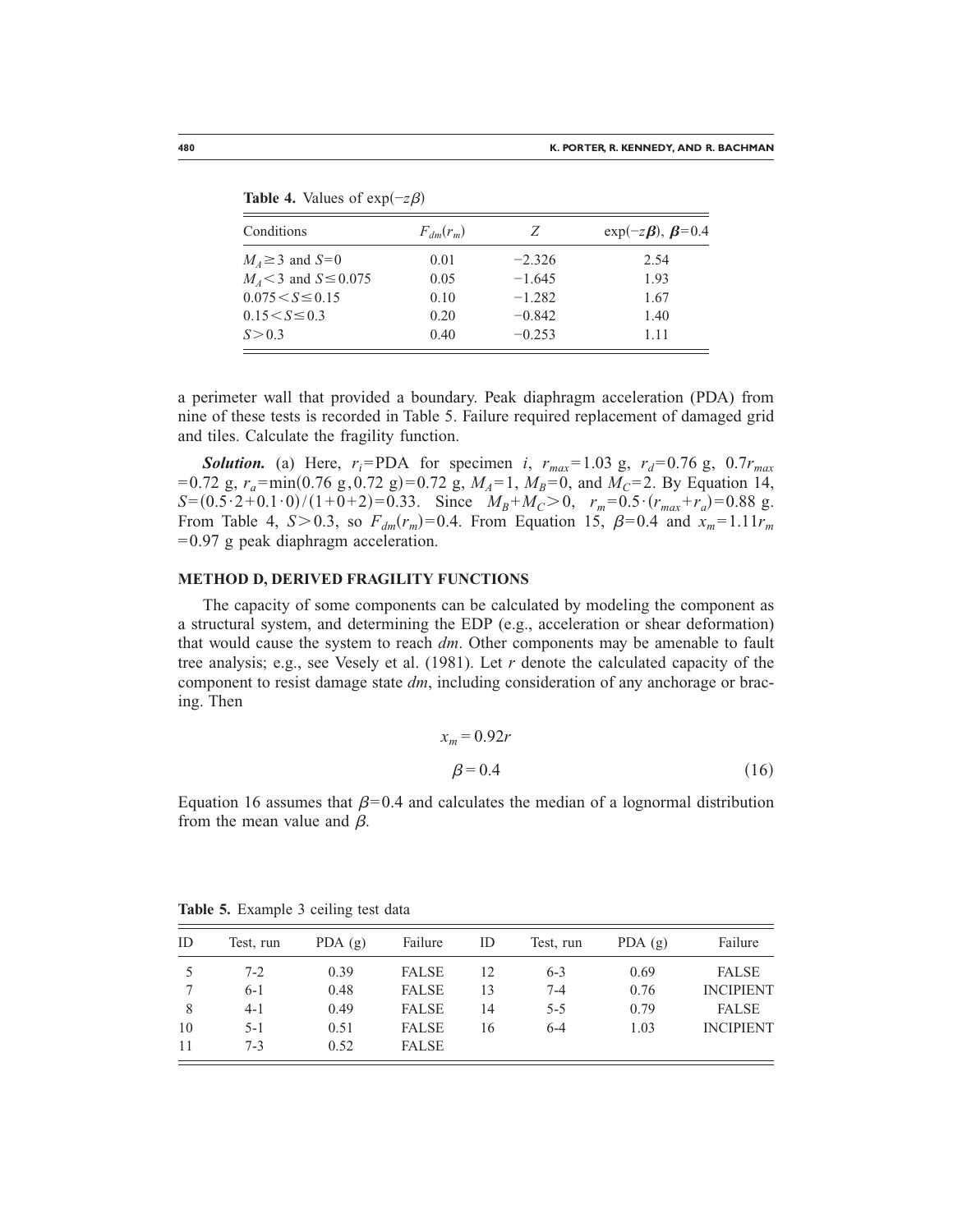#### **METHOD E, EXPERT OPINION**

There are several methods for eliciting expert opinion, from ad hoc to structured processes involving multiple experts, self-judgment of expertise, and iteration to examine major discrepancies between experts. To properly elicit expert opinion on uncertain quantities requires attention to clear definitions, biases, assumptions, and expert qualifications. The method (introduced for the first time here) employs Spetzler and von Holstein (1972) for probability encoding and Dalkey et al. (1970) for expert qualification, with some useful simplifications. See Porter et al. (2006) for more discussion of this method.

To use Method E, select experts with professional experience in the design or postearthquake observation of the component. Solicit their advice using Figure 4. Representative images should be offered to the experts and recorded. If an expert refuses to provide estimates or limits them to certain conditions, either narrow the component definition accordingly and iterate, or ignore that expert's response and analyze the remaining ones. Let

*N* = number of experts providing judgment about a value *i* = index of experts,  $i \in \{1, 2, ...N\}$  $x_{mi}$  = estimated median EDP of expert *i*  $x_{li}$  = estimated lower-bound EDP of expert *i*  $w_i$  = level of expertise of expert *i*  $\alpha$  = 1.5 *N N*

$$
x_{m} = \frac{\sum_{i=1}^{N} w_{i}^{\alpha} x_{mi}}{\sum_{i=1}^{N} w_{i}^{\alpha}} \qquad x_{l} = \frac{\sum_{i=1}^{N} w_{i}^{\alpha} x_{li}}{\sum_{i=1}^{N} w_{i}^{\alpha}} \qquad \beta = \frac{\ln(x_{m}/x_{l})}{1.28} \qquad (17)
$$

If Equation 17 produces  $\beta$  < 0.4, either justify  $\beta$ , or replace  $\beta$  and  $x_m$  using

$$
\beta = 0.4
$$
  

$$
x_m = 1.67x_l \tag{18}
$$

Regarding Equation 18, it is common for experts to express overconfidence in an uncertain variable, such as the EDP at which damage will occur. If the results of the survey produce  $\beta$  < 0.4, and this low value of  $\beta$  cannot be justified, use the judged  $x_l$  to anchor the fragility function, apply  $\beta=0.4$ , and calculate the resulting value of  $x_m$ . Kennedy and Short (1994) show that by establishing the EDP at which the component has 10% failure probability, the overall reliability of the component is insensitive to  $\beta$ , hence the value of directly encoding experts' judgment of this value in particular.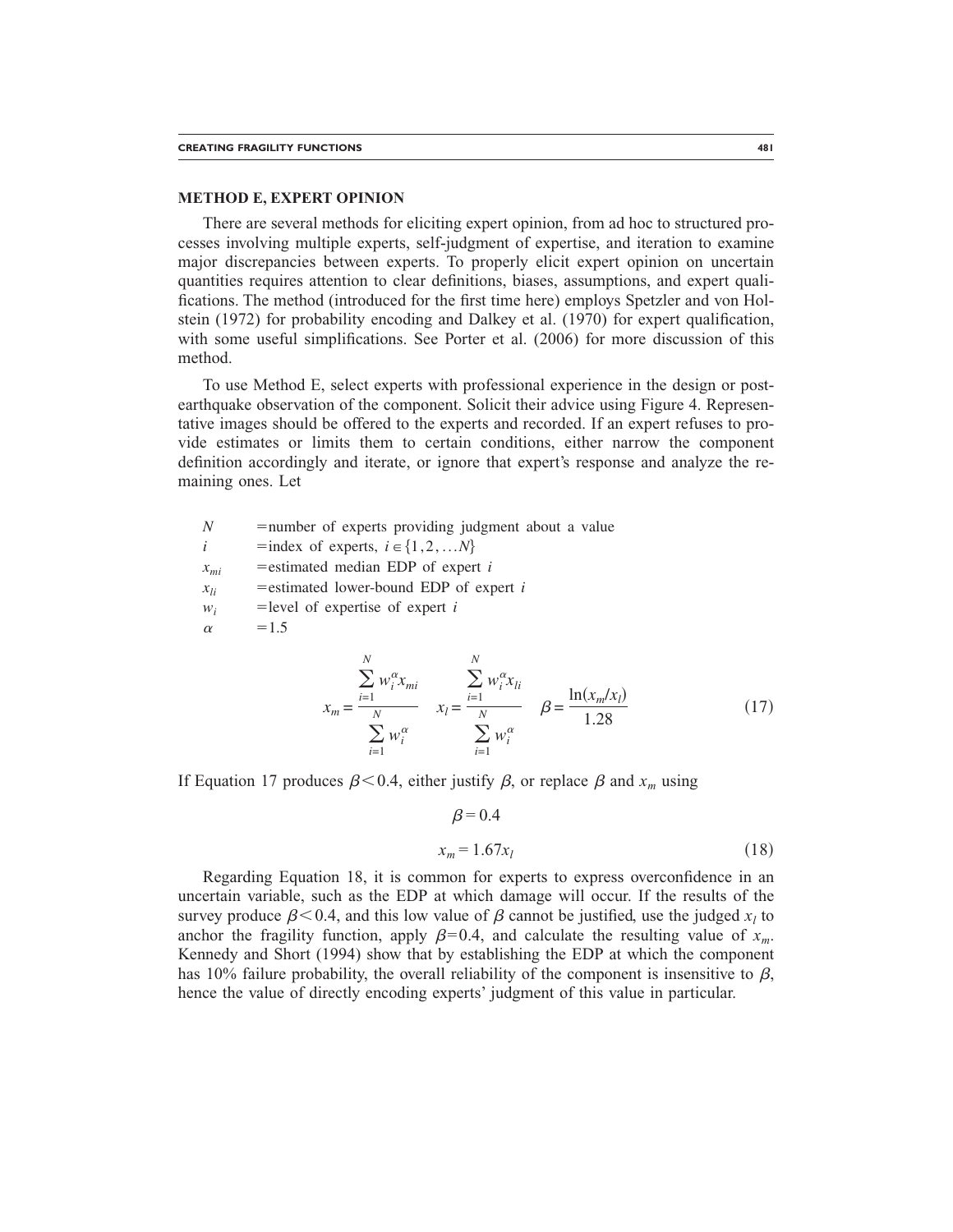Objective. This form solicits your judgment about the values of an engineering demand parameter (EDP) at which a particular damage state occurs to a particular building component. Judgment is needed because the component may contribute significantly to the future seismic performance of a building, but relevant empirical and analytical data are currently impractical to acquire. Your judgment is solicited because you have relevant experience with the component of interest.

Definitions. Please provide judgment on the damageability of the following component. Images of a representative sample of the component and damage state may be attached. It is recognized that other EDPs may correlate better with damage, but please consider only the one specified here.

| Component name:                                |                                                                                                                                                                                                                                                                                                                                                                                                                                                                                                                                                                                                              |
|------------------------------------------------|--------------------------------------------------------------------------------------------------------------------------------------------------------------------------------------------------------------------------------------------------------------------------------------------------------------------------------------------------------------------------------------------------------------------------------------------------------------------------------------------------------------------------------------------------------------------------------------------------------------|
| Component definition:                          |                                                                                                                                                                                                                                                                                                                                                                                                                                                                                                                                                                                                              |
| Damage state name:<br>Damage state definition: |                                                                                                                                                                                                                                                                                                                                                                                                                                                                                                                                                                                                              |
|                                                |                                                                                                                                                                                                                                                                                                                                                                                                                                                                                                                                                                                                              |
| Relevant EDP:<br>Definition of EDP:            |                                                                                                                                                                                                                                                                                                                                                                                                                                                                                                                                                                                                              |
|                                                | Uncertainty; no personal stake. Please provide judgment about this class of components, not a<br>particular instance, and not one that you designed or otherwise have any stake in. There is probably<br>no precise threshold level of EDP that causes damage, because of variability in design, construction,<br>installation, etc., and even if there were, nobody would know it with certainty. To reflect uncertainty,<br>please provide two values of EDP at which damage occurs: median and lower bound.                                                                                               |
| <b>Estimated median EDP:</b>                   | <i>Definition</i> : damage will occur at this level of EDP 5<br>times in 10. In a single case, you judge an equal chance that failure will occur at lower or higher EDP.                                                                                                                                                                                                                                                                                                                                                                                                                                     |
|                                                | <b>Estimated lower-bound EDP:</b> Definition: damage will occur at this level of EDP 1<br>time in 10. In a single case, you judge a 10% chance that your estimate is too high. Judge the lower<br>bound carefully. Make an initial guess, then imagine conditions that might make the actual failure<br>EDP lower (errors in design or installation, deterioration, poor maintenance, interaction, etc.) and<br>revise accordingly. Without careful thought, expert judgment of the lower bound tends to be too close<br>to the median estimate, so think twice and do not be afraid of showing uncertainty. |
| Your level of expertise $(1-5)$ :              | Definition: 1 means you have no experience or<br>expertise with this component and damage state, 5 means you are very familiar or highly experienced.                                                                                                                                                                                                                                                                                                                                                                                                                                                        |
| Your name:                                     | <b>Date:</b> The contract of the contract of the contract of the contract of the contract of the contract of the contract of the contract of the contract of the contract of the contract of the contract of the contract of the co                                                                                                                                                                                                                                                                                                                                                                          |

**Figure 4.** Form for soliciting expert judgment on component fragility.

*Example*. Stone cladding on the exterior of retail buildings may fall in earthquakes. Consider 2-in. x 6-in. x 1-3/16-in. stone veneer adhered to a concrete masonry unit substrate with thin-bed mortar (liquid latex mixed with Portland cement, 100% coverage). Create a fragility function for the probability that any given stone would fall from the building (posing a life-safety threat) and require replacement, as a function of the peak transient drift ratio of the story on which the stone is applied.

**Solution**. Figure 4 was used to solicit judgment from three (imaginary) engineers on the fragility of the component, using the following definitions.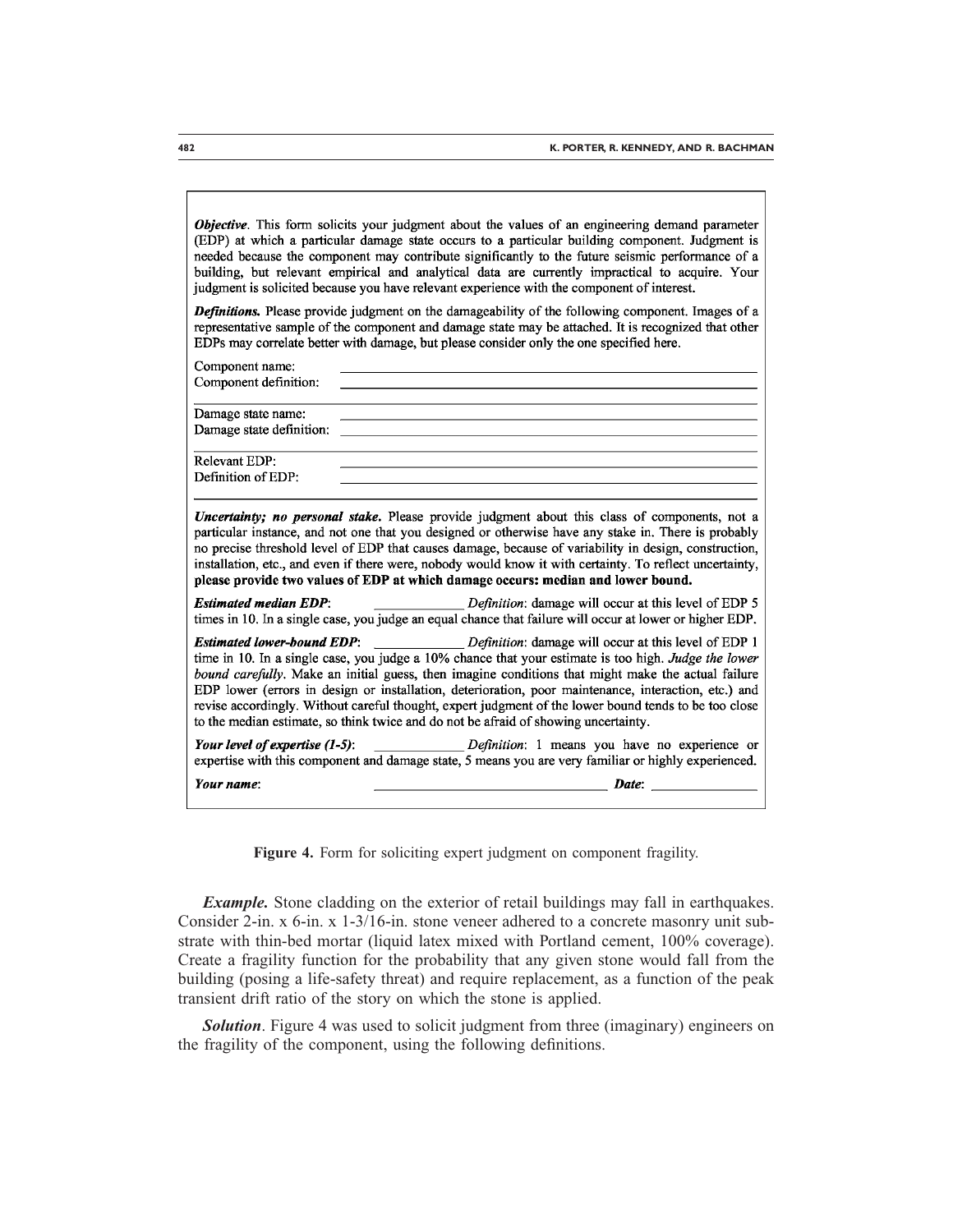| Component: | Stone cladding 1, defined as $2$ -in. x $6$ -in. x $1-3/16$ -in. stone veneer adhered |  |  |  |  |  |  |  |
|------------|---------------------------------------------------------------------------------------|--|--|--|--|--|--|--|
|            | to a concrete masonry unit substrate with thin-bed mortar (liquid latex)              |  |  |  |  |  |  |  |
|            | mixed with Portland cement, 100% coverage)                                            |  |  |  |  |  |  |  |
|            | Damage state: Falling, defined as a given panel becoming delaminated from CMU and     |  |  |  |  |  |  |  |

- falling
- EDP: PTD, defined as the peak transient drift ratio of the story and column line of stone veneer

| (1)               | (2)<br>Expertise | (3)<br>Median | (4)<br>Lower        | (5)          | (6)                      | (7)                      |
|-------------------|------------------|---------------|---------------------|--------------|--------------------------|--------------------------|
| Response <i>i</i> | $W_i$            | $x_{mi}$      | bound $x_{li}$      | $w_i^{1.5}$  | $w_i^{1.5} \cdot x_{mi}$ | $w_i^{1.5} \cdot x_{li}$ |
|                   | っ                | 0.003         | 0.0015              | 2.83         | 0.0085                   | 0.0042                   |
| 2                 |                  | 0.005         | 0.001               | 1.00         | 0.0050                   | 0.0010                   |
| 3                 |                  | 0.010         | 0.005<br>$\Sigma =$ | 2.83<br>6.66 | 0.0283<br>0.0418         | 0.0141<br>0.0194         |

Responses are shown in columns 2, 3, and 4 of the following:

By Equations 17 and 18,

 $=$ 

$$
x_m = \frac{0.0418}{6.66} = 0.63\% \qquad x_l = \frac{0.0194}{6.66} = 0.29\% \qquad \beta = \frac{\ln\left(\frac{0.0063}{0.0029}\right)}{1.28} = 0.60
$$

### **METHOD U, UPDATING A FRAGILITY FUNCTION WITH NEW DATA**

Here, the data are a pre-existing fragility function and *M* specimens with known damage state and maximum EDP. It is not necessary that any of the specimens failed. Let

| M        | =number of specimens observed                                                        |
|----------|--------------------------------------------------------------------------------------|
| Î        | =index of specimens, $i \in \{1, 2,  M\}$                                            |
| $r_i$    | $=$ maximum EDP to which specimen <i>i</i> was subjected                             |
| $f_i$    | $=$ 1 if specimen <i>i</i> failed (reached or exceeded damage state dm), 0 otherwise |
| $x_m$    | =median from pre-existing fragility function                                         |
| β        | =logarithmic standard deviation from pre-existing fragility function                 |
| $x'_m$   | = revised median of the fragility function                                           |
| $\beta'$ | = revised logarithmic standard deviation of the fragility function                   |
|          |                                                                                      |

One calculates the revised median and logarithmic standard deviation as follows: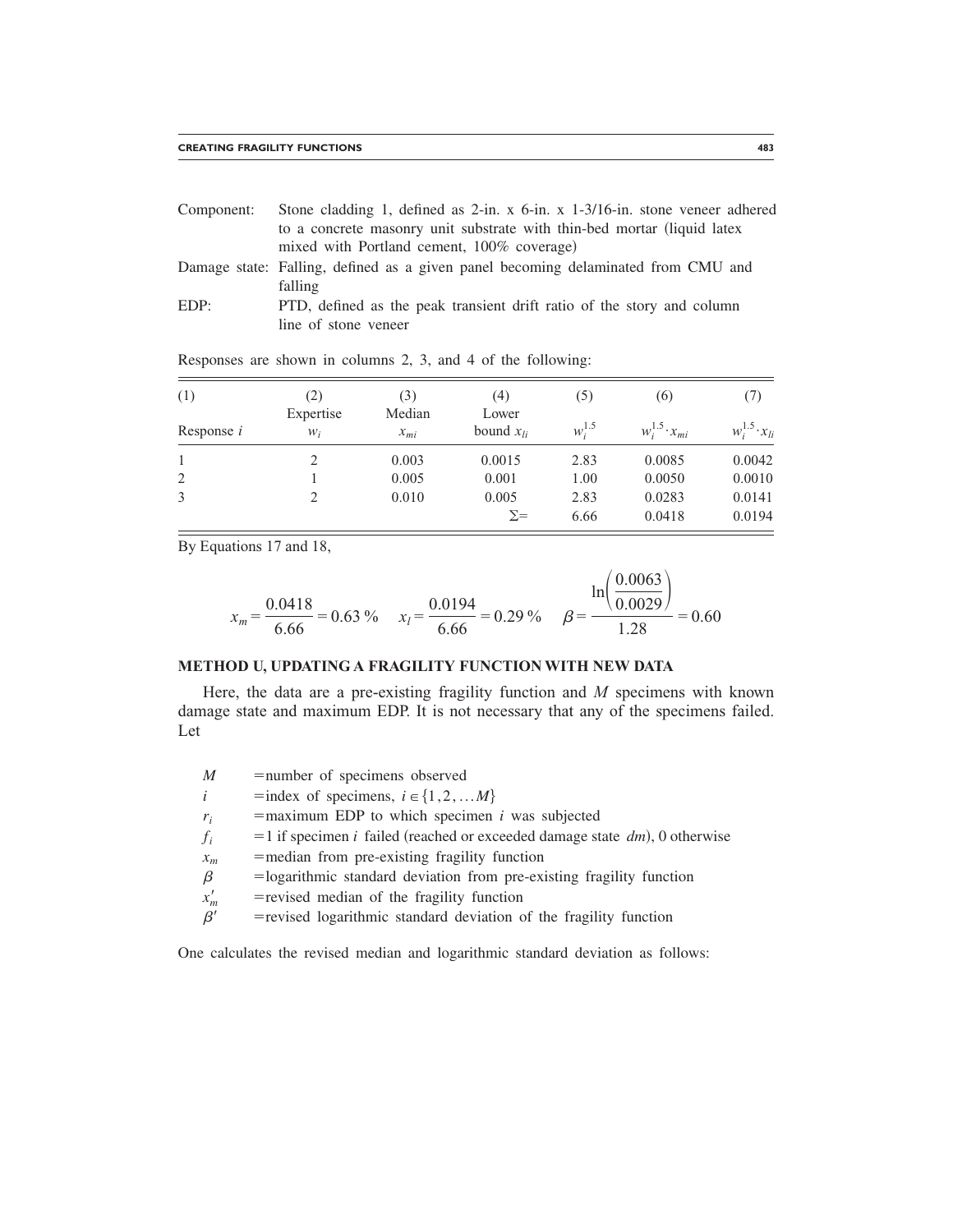$$
w'_{j} = \frac{w_{j} \prod_{i=1}^{n} L(i,j)}{\sum_{j=1}^{5} w_{j} \prod_{i=1}^{M} L(i,j)} \qquad x'_{m} = \exp\left(\sum_{j=1}^{5} w'_{j} \ln(x_{mj})\right) \quad \beta' = \sum_{j=1}^{5} w'_{j} \beta_{j}
$$
(19)

where

$$
L(i,j) = 1 - \Phi\left(\frac{\ln(r_i/x_{mj})}{0.707\beta_j}\right) \quad if \ f_i = 0 = \Phi\left(\frac{\ln(r_i/x_{mj})}{0.707\beta_j}\right) \quad if \ f_i = 1 \tag{20}
$$

$$
x_{m1} = x_{m4} = x_{m5} = x_m \quad \beta_1 = \beta_2 = \beta_3 = \beta \quad w_1 = 1/3
$$
  

$$
x_{m2} = x_m e^{-1.22\beta} \quad \beta_4 = 0.64\beta \quad w_2 = w_3 = w_4 = w_5 = 1/6
$$
  

$$
x_{m3} = x_m e^{1.22\beta} \quad \beta_5 = 1.36\beta
$$
 (21)

Method U is introduced for the first time here. See Porter et al. (2006) for an example. The method uses Bayes' Theorem (e.g., Ang and Tang 1975) to revise  $x_m$  and  $\beta$ of an existing fragility function with new observations of *M* specimens whose EDP and damage state have been observed. Some explanation may be useful to readers unfamiliar with Bayesian updating. It is recognized here that  $x_m$  and  $\beta$  are themselves uncertain, and can be assigned probability distributions. The distributions are revised based on how likely it is that the observed damage would have occurred for various possible values of  $x_m$  and  $\beta$ .

For those familiar with Bayesian updating, the prior probability distribution of  $x_m$  is taken as lognormal with median equal to the  $x_m$  value in the pre-existing fragility function, and logarithmic standard deviation taken as  $0.707 \times \beta$  of the pre-existing fragility function, consistent with a compound lognormal fragility function and  $\beta_r = \beta_u = 0.707 \beta$ . The prior of  $\beta$  is taken as normal with expected value equal to the  $\beta$  of the pre-existing fragility function, and coefficient of variation (COV) of 0.21. This COV is selected because it provides for 98% probability that  $\beta$  is within the bounds of 0.5 and 1.5 times the prior  $\beta$ , which agrees with the observed range for  $\beta$  of 0.2 to 0.6. The distributions of  $x_m$ and  $\beta$  are assumed to be independent. Their joint distribution is approximated by five discrete points  $(x_{mj}, \beta_j)$ , each with probability-like weight  $w_j$  (where  $j = 1, 2, \ldots, 5$ ). Using a method described in Julier (2002), the values of  $x_{mi}$ ,  $\beta_i$ , and  $w_i$  are chosen so that the first five moments of the discrete joint distribution match those of the continuous joint distribution. Figure 5 illustrates the principle, showing a probability density function of two variables  $x_m$  and  $\beta$  (the surface) and the discrete points (bars), each with an associated weight (indicated by bar height). The first few moments of the points (the mean, variance, etc.) match those of the surface. In Equation 19, the *w* values are updated to reflect the observations, and  $x_m$  and  $\beta$  are updated using the new w's.

*M*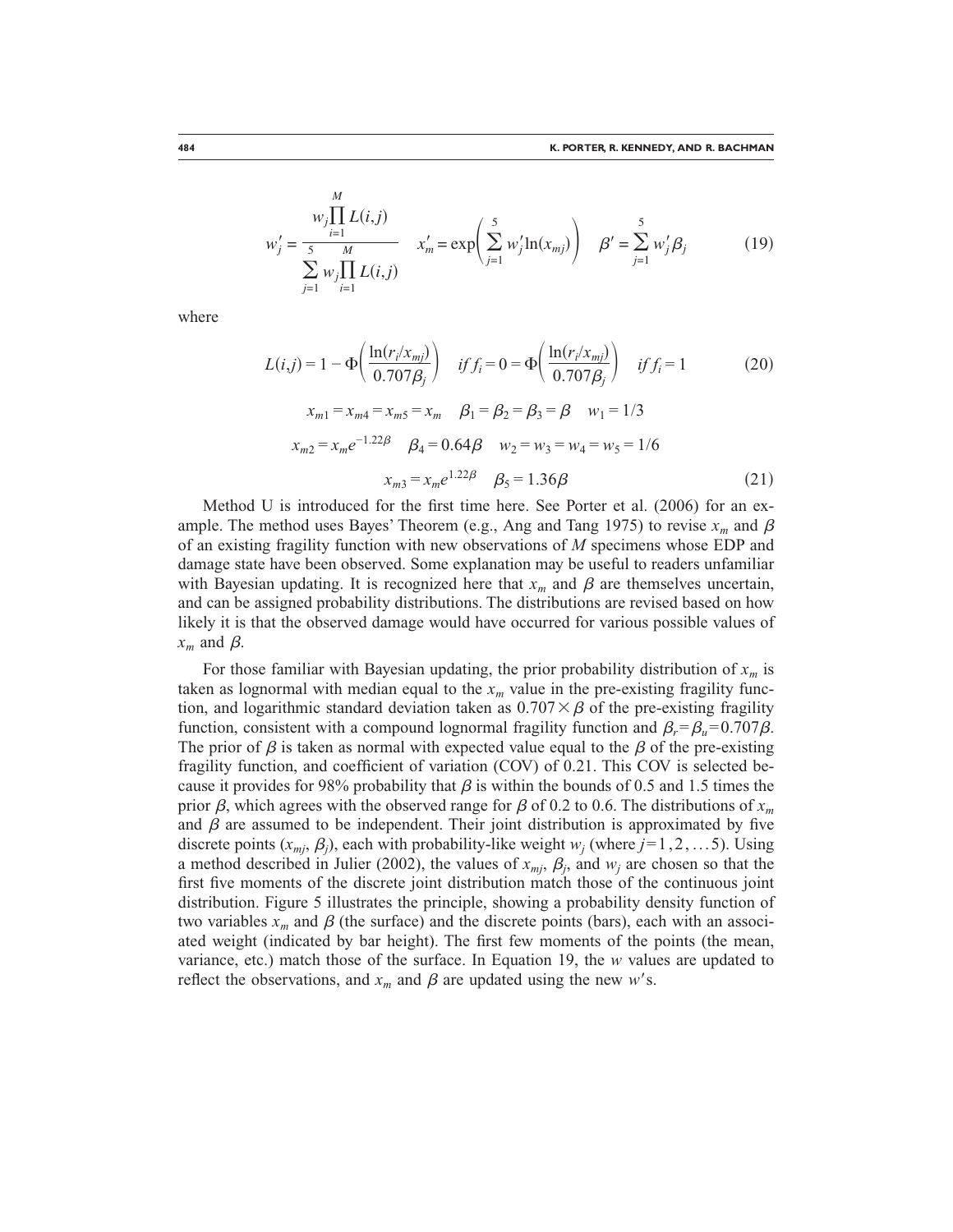

**Figure 5.** Substituting a sample of five points (bars) for a continuous joint distribution (surface).

#### **ASSESSING FRAGILITY FUNCTION QUALITY**

The previous section provided mathematical procedures for developing fragility functions. Issues associated with the quality of those fragility functions are now addressed, particularly the treatment of competing EDPs, goodness-of-fit testing, dealing with fragility functions that cross, and how to assign an overall quality level to a fragility function.

#### **CONSIDERING COMPETING EDPS**

One may be uncertain which is the best EDP to use. In such a case, create fragility functions for each alternative and choose the fragility function with the lowest  $\beta$ . See Porter et al. (2006) for choosing between EDPs with differing COV.

#### **GOODNESS OF FIT**

A goodness-of-fit test checks that an assumed distribution adequately fits the data. The Lilliefors (1967) test is used here. It is a special case of the Kolmogorov-Smirnov (K-S) test, applicable when the parameters of the distribution are estimated from the same data as are being compared with the distribution, as is the case here. To perform the test, calculate

$$
D = \max_{X} |F_{dm}(edp) - S_{M}(edp)| \tag{22}
$$

over the range  $0 \leq edp \leq max\{r_i\}$ , where  $S_M(edp)$  is given by

$$
S_M(edp) = \frac{1}{M} \sum_{i=1}^{M} H(r_i - edp)
$$
 (23)

and *H* is given by Equation 11. If  $D < D<sub>crit</sub>$ , the fragility function passes the goodnessof-fit test ( $\alpha$ =0.05 significance level is used here; the equation approximates Lilliefors' table):

$$
D_{crit} = 0.895/(M^{0.5} - 0.01 + 0.85M^{-0.5})
$$
\n(24)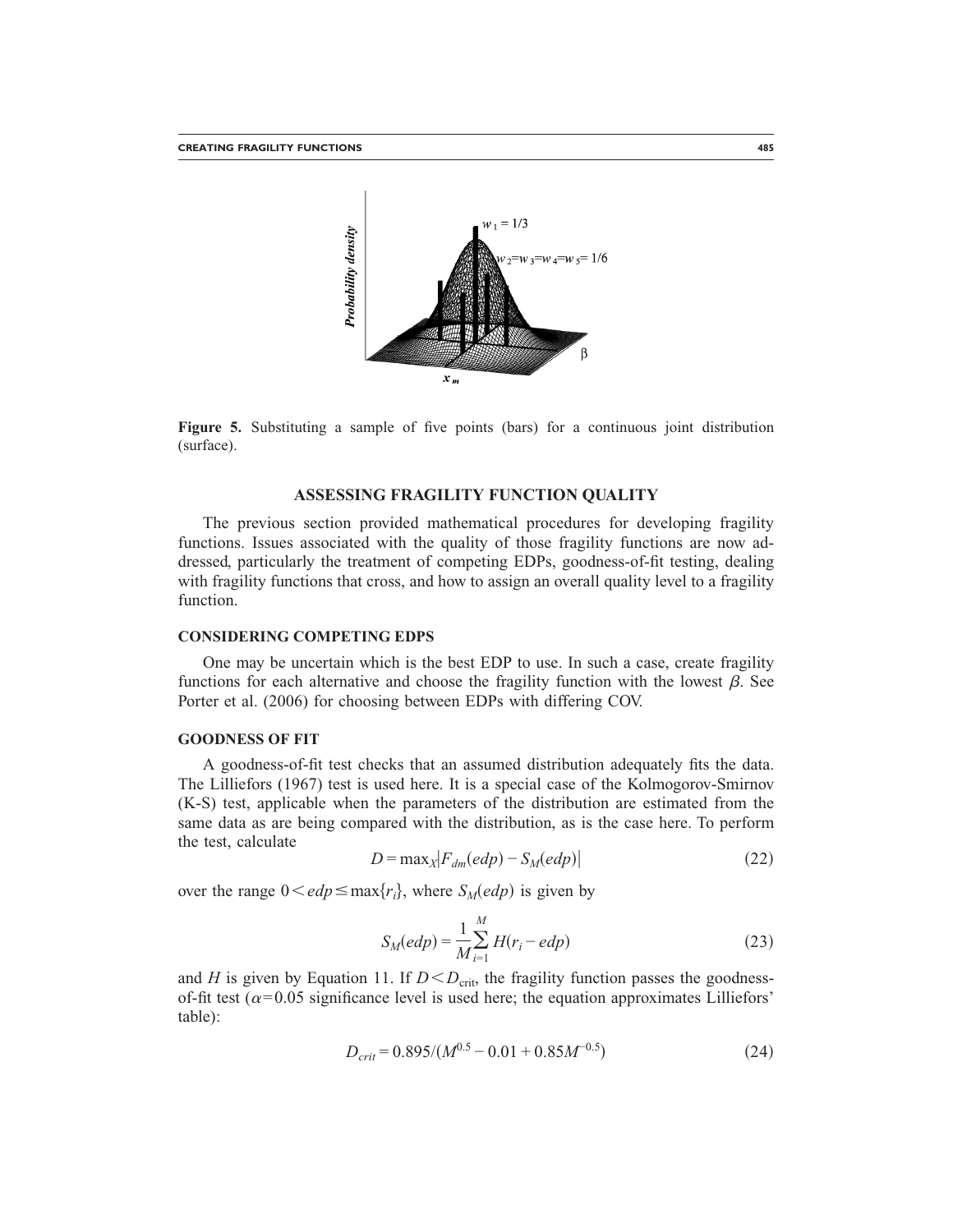#### **FRAGILITY FUNCTIONS THAT CROSS**

Some components have two or more fragility functions. Any two lognormal fragility functions *i* and *j* with medians  $x_{mj} > x_{mi}$  and logarithmic standard deviations  $\beta_i \neq \beta_j$ cross if:

$$
edp < \exp\left(\frac{\beta_j \ln x_{mi} - \beta_i \ln x_{mj}}{\beta_j - \beta_i}\right); \quad \beta_i < \beta_j
$$
  

$$
edp > \exp\left(\frac{\beta_j \ln x_{mi} - \beta_i \ln x_{mj}}{\beta_j - \beta_i}\right); \quad \beta_i > \beta_j
$$
 (25)

This produces a (meaningless) negative probability of being in damage state *i* under Equation 3b. Figure 6a illustrates the point:  $F_2$  has a higher  $\beta$  than  $F_1$ , and  $F_3$  has a lower  $\beta$  than  $F_2$ . Two methods are proposed to deal with the problem. Either replace Equation 2 with

$$
F_i(edp) = \max_j \left\{ \Phi\left(\frac{\ln(edp/x_{mj})}{\beta_j}\right) \right\} \quad \text{for all } j \ge i \tag{26}
$$

as shown in Figure 6b, or find  $x_m$  and  $\beta$  values for each damage state, and then revise them:

$$
\beta_i' = \frac{1}{N} \sum_{i=1}^{N} \beta_i \quad \text{for all } i
$$

$$
x'_{mi} = \exp(1.28(\beta' - \beta_i) + \ln x_{mi})
$$
(27)

as shown in Figure 6c. Equation 27 adjusts the functions so they match the originals at 10% failure probability, with the same justification as discussed in Method E.

#### **ASSIGNING A SINGLE QUALITY LEVEL TO A FRAGILITY FUNCTION**

Fragility functions come from data with varying quantity and quality. Table 6 offers a system to assign a high, medium, or low quality to a fragility function. It is based solely on the authors' judgment. The analyst should report the quality of fragility functions used with any loss estimate.

#### **CONCLUSIONS**

Six methods for creating fragility functions were presented, including three new ones: one for dealing with cases where no failure has been observed, another for situations where one must rely on expert opinion, and a third for updating an existing fragility function with new damage observations. The procedures are under consideration as a standard for ATC-58, a technology-transfer project by the Applied Technology Council to bring PEER's performance-based earthquake engineering methodology to practice.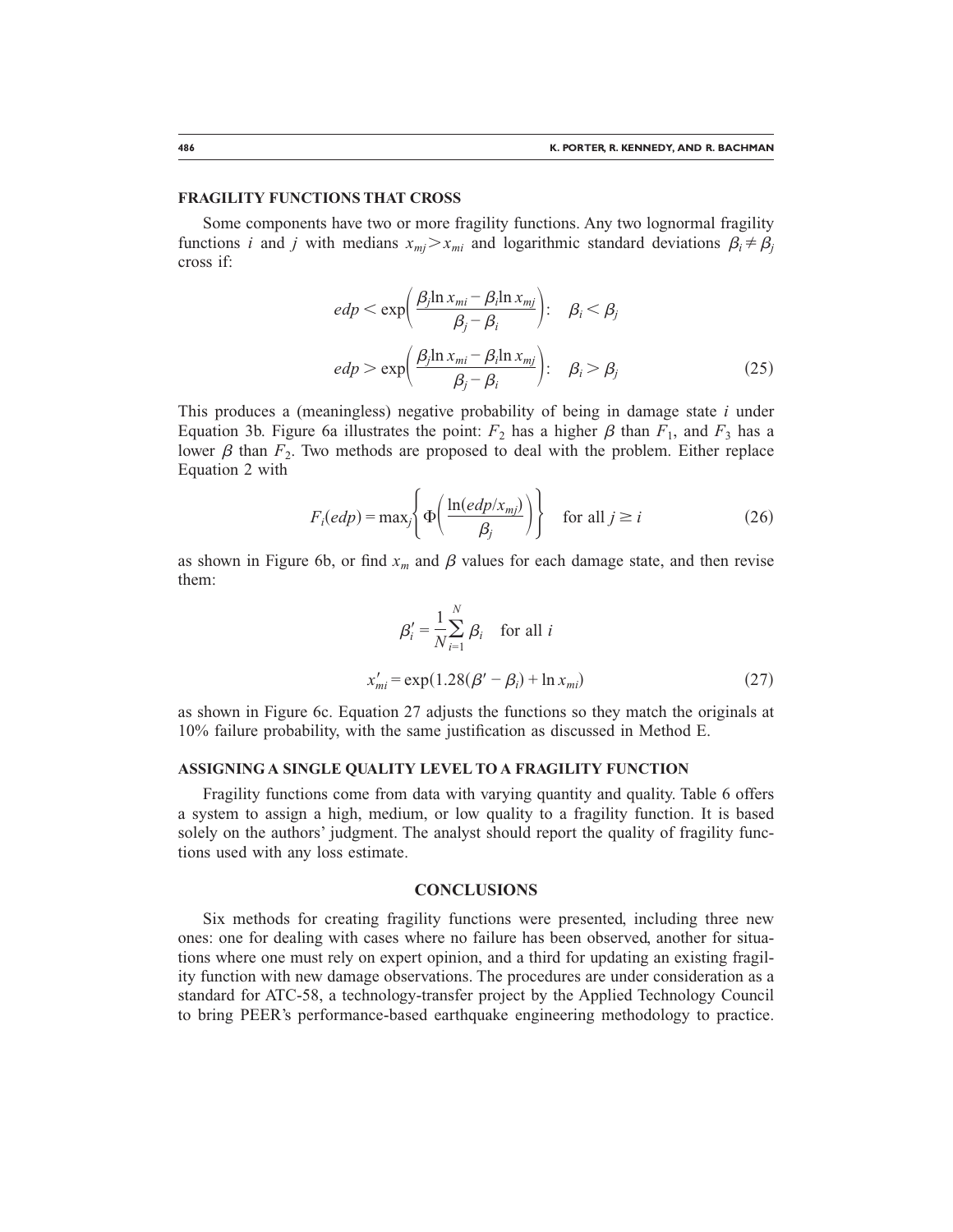

**Figure 6.** (a) Fragility functions that cross; (b) solution with Equation 26; and (c) Equation 27.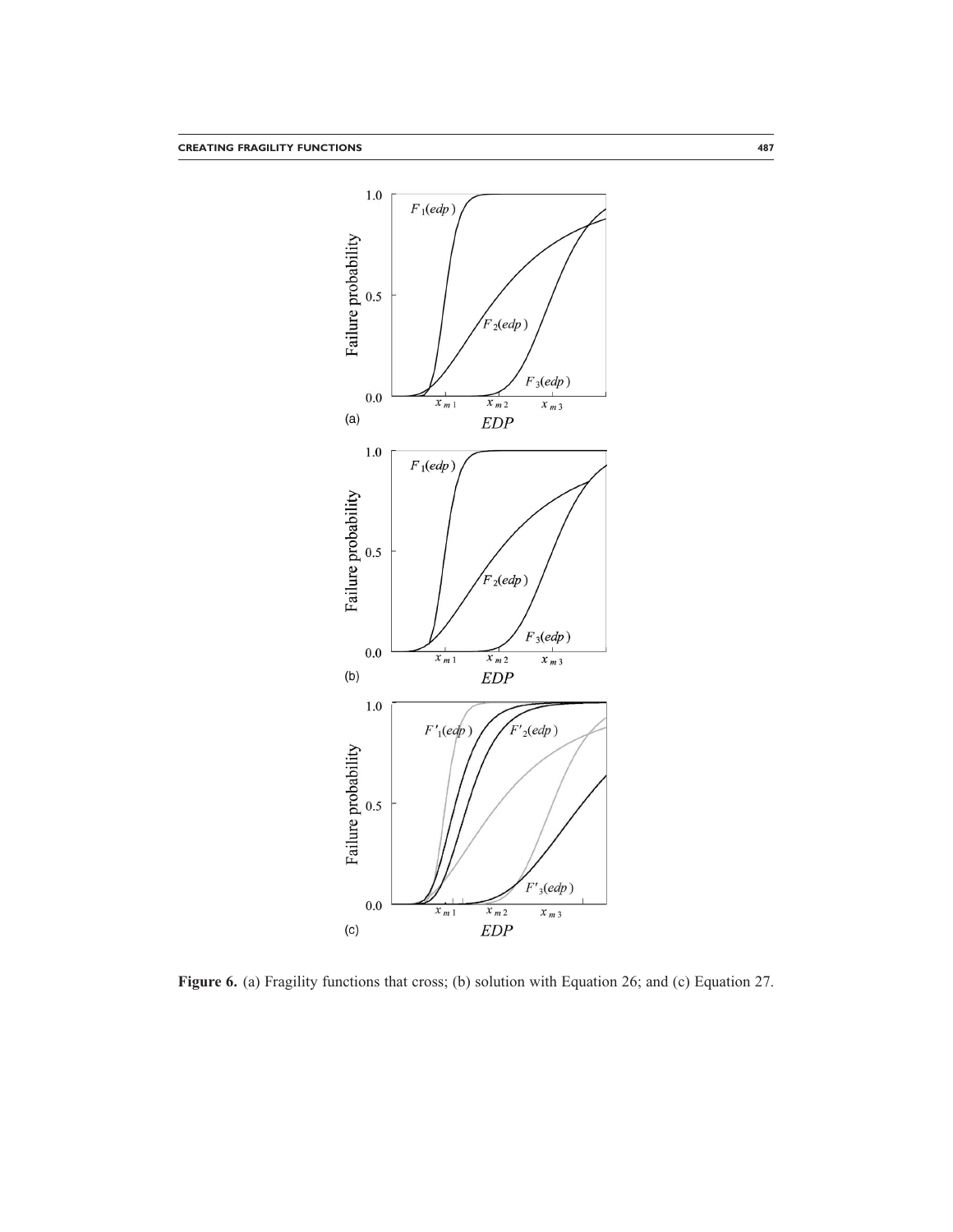| Ouality | Method | Review <sup>7</sup> | $\overline{M}$ | Other                                                                                                                                                     |
|---------|--------|---------------------|----------------|-----------------------------------------------------------------------------------------------------------------------------------------------------------|
| High    | А      | Yes                 | $\geq 4$       | Passes Lilliefors test at $\alpha$ =5%. Justify (a) ≥20% difference<br>in $x_m$ or $\beta$ versus past estimates, and (b) $\beta$ < 0.2 or $\beta$ > 0.6. |
|         | B      | Yes                 | $\geq$ 20      | Justify (a) $\geq$ 20% difference in $x_m$ or $\beta$ versus past estimates,<br>and (b) $\beta$ < 0.2 or $\beta$ > 0.6.                                   |
|         | U      | Yes                 | $\geq 6$       | Prior was at least moderate quality                                                                                                                       |
| Medium  | A      |                     | $\geq$ 3       | Examine and justify any case of $\beta$ < 0.2 or $\beta$ > 0.6.                                                                                           |
|         | B      |                     | $\geq$ 16      | Examine and justify any case of $\beta$ < 0.2 or $\beta$ > 0.6.                                                                                           |
|         | C      | Yes                 | $\geq 6$       |                                                                                                                                                           |
|         | D      | Yes                 |                |                                                                                                                                                           |
|         | E      | Yes                 |                | At least 3 experts with $w \ge 3$                                                                                                                         |
|         | U      |                     | $\geq 6$       | or prior was moderate quality                                                                                                                             |
| Low     |        |                     |                | All other cases                                                                                                                                           |

**Table 6.** Fragility function quality level

\* Data and analysis published in peer-reviewed archival journal.

The procedures are intended for engineering professionals who will eventually use PBEE. Little unfamiliar math is involved, and no calculus. A larger document, Porter et al. (2006), presents these procedures with more commentary, some alternative approaches, and more sample problems.

#### **ACKNOWLEDGMENTS**

The Applied Technology Council funded this work under a grant from the Department of Homeland Security to support ATC-58, *Guidelines for Seismic Performance Assessment of Buildings*. We thank ATC-58 colleagues Allin Cornell, Andre Filiatrault, Ron Hamburger, Robert Hansen, Michael Mahoney, Eduardo Miranda, Christopher Rojahn, and Andrew Whittaker for their support.

#### **REFERENCES**

- ANCO Engineers, Inc., 1983. *Seismic Hazard Assessment of Nonstructural Ceiling Components Phase I*, NSF grant CEE-8114155, ANCO Engineers, Inc., Culver City, CA.
- Ang, A. H. S., and Tang, W. H., 1975. *Probability Concepts in Engineering Planning and Design, Vol. 1—Basic Principles*, John Wiley & Sons, New York.
- Applied Technology Council (ATC), 2005. *Guidelines for Seismic Performance Assessment of Buildings 25% Complete Draft*, Prepared for the Department of Homeland Security, Washington, DC.
- Aslani, H., 2005. Probabilistic Earthquake Loss Estimation and Loss Disaggregation in Buildings, Doctoral Thesis, Stanford University, Stanford, CA.
- Badillo-Almaraz, H., Whittaker, A. S., Reinhorn, A. M., and Cimellaro, G. P., 2006. *Seismic Fragility of Suspended Ceiling Systems, Technical Report MCEER-06-0001*, Multidisciplinary Center for Earthquake Engineering Research, Buffalo, NY.